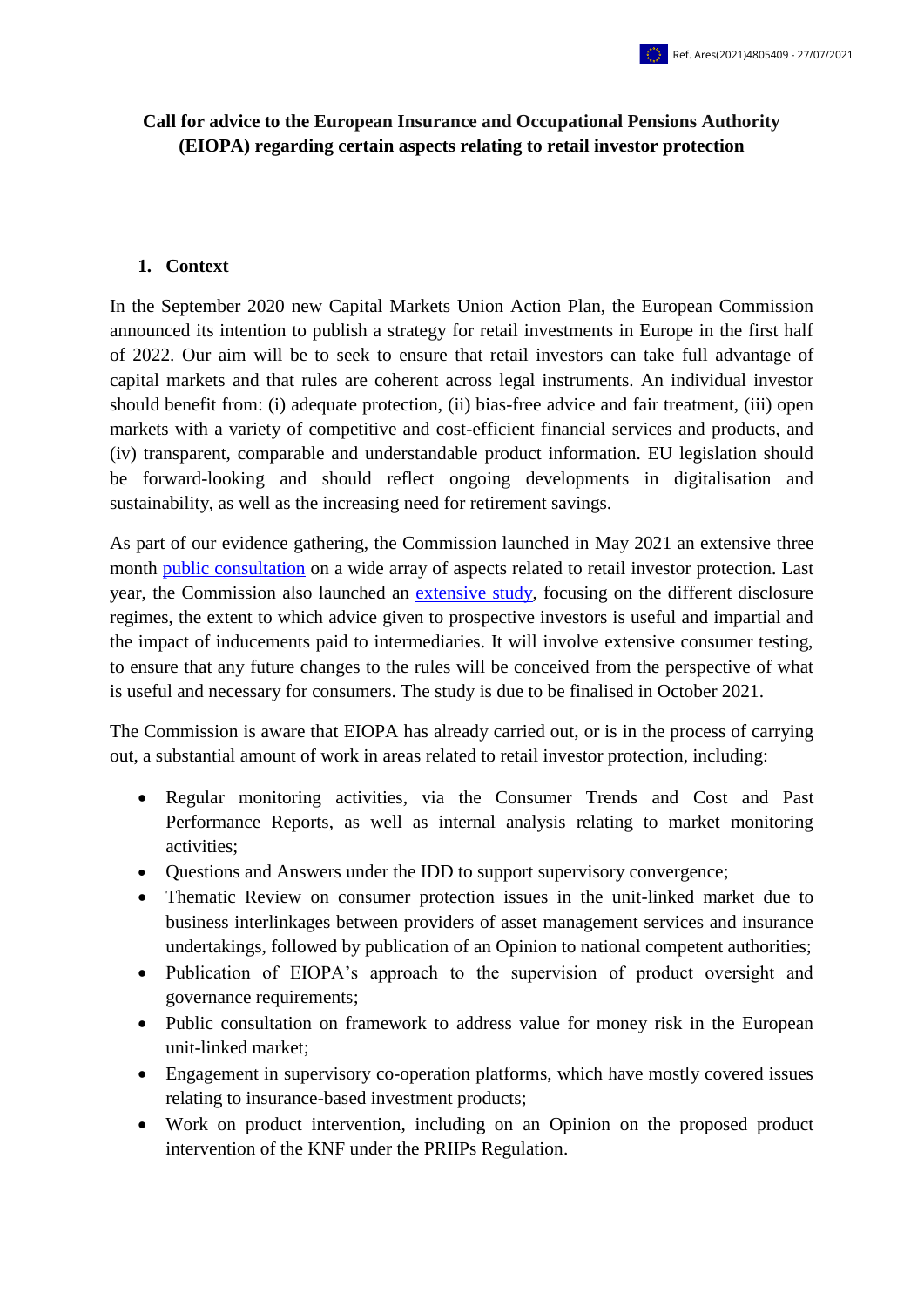The Commission also notes that EIOPA has also carried out a number of supervisory activities which have concretely looked at retail investor protection issues and the challenges in applying existing rules in practice to prevent consumer detriment.

Finally, the Commission also notes the ongoing work by the Joint Committee with respect to the new PRIIPs Regulatory Technical Standards. We would like to stress that by issuing this call, the Commission would not wish to put into question the continuation of that important work.

## **2. Scope of the request to EIOPA**

With this Call for Advice, and with a view to assisting the Commission in the preparation of legislative proposals implementing aspects of the retail investment strategy, the Commission invites EIOPA to provide advice on a number of focused areas:

- Addressing and enhancing investor engagement with disclosures: identification of any significant overlaps, gaps, redundancies and inconsistencies across investor protection-related legislation that might have a detrimental effect on retail investors (i.e. which might confuse or hamper decision-making or comparability), in addition to those already identified and addressed by the recent PRIIPs level 2 work, how the different legal frameworks fit together and options as to how to remedy any identified shortcomings. We would especially appreciate to receive a supervisor's perspective on these issues, and in particular how and whether the current rules help retail investors to take well-informed investment decisions. In addition it would be helpful to understand what might be considered the vital information that a retail investor should receive. We would also invite EIOPA to reflect on how the rules work from a retail investor perspective – including on whether they have fully attained the objective of ensuring that consumers can make informed choices and adequately reflect behavioural insights, avoid information overload and overly complex information, and the specific challenges for different types of products (e.g. multioption products). Conversely, are there areas where investors may not receive adequate and accurate, streamlined and clear information and in an appropriately standardised form, before investing, and are there any potential blind spots?
- Drawing out the benefits of digital disclosures: an assessment of how regulatory disclosures and communications can work best for consumers in a digital, and in particular a smartphone age, and proposed options as to how existing rules might be adapted, such as allowing layered information.
- Assessing the risks and opportunities presented by new digital tools & channels: an assessment of both risks and opportunities with respect to retail investing, stemming from both the increasing availability of digital tools and the increasing levels of direct investor participation via online platforms. This assessment would, in addition,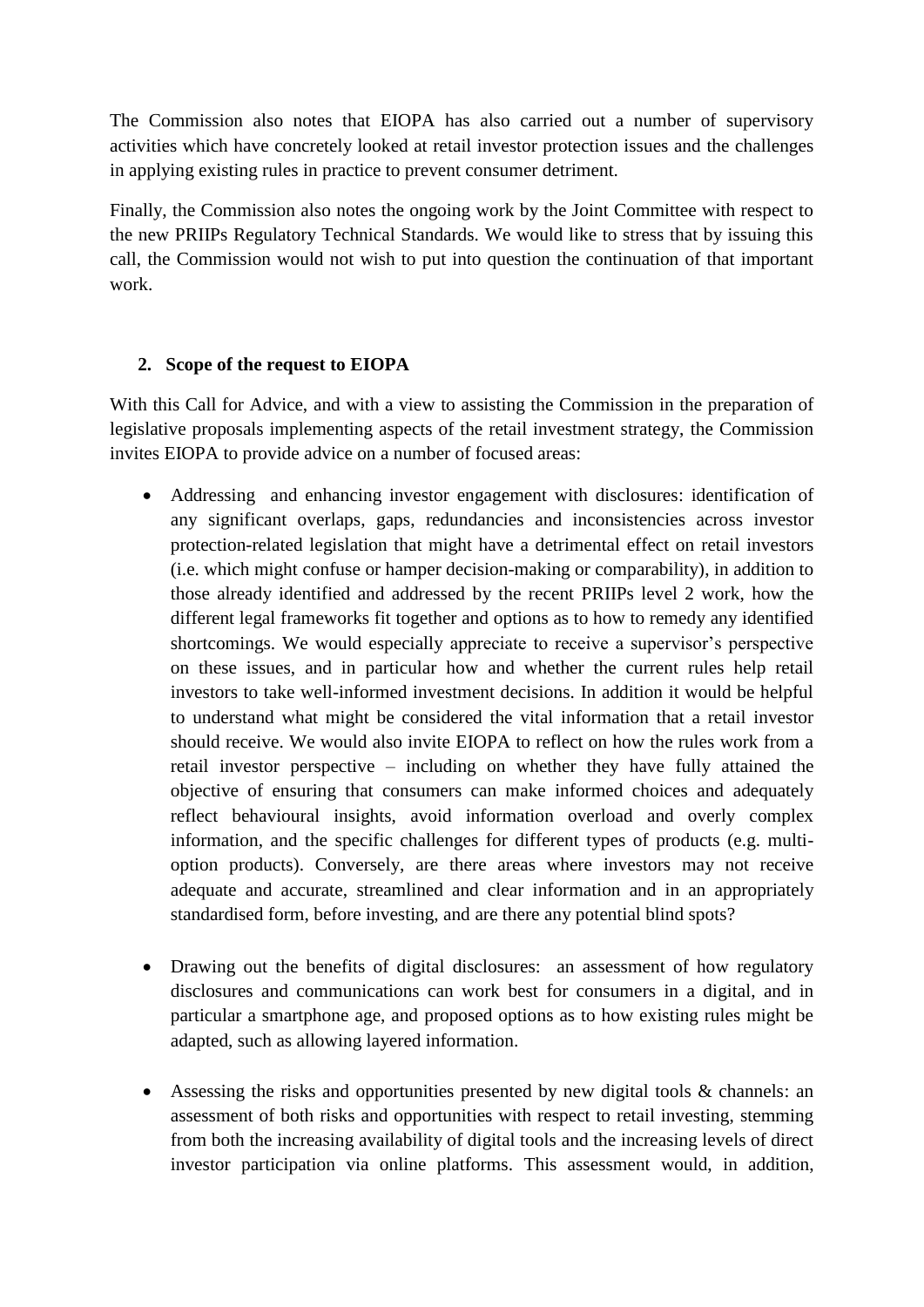explore whether and how far value chains should be 'opened' up by the sharing of specific investor data amongst insurance and non-insurance firms, and how far new markets for services, such as advice via platforms, might be expected to develop, bearing in mind, on the one hand, the need to protect investor rights, but also to bring down cost and allow for innovation in products and services.

- Tackling damaging conflicts of interest in the sales process: an analysis of the considerations and ramifications that the Commission should be mindful of as regards the impact of the payment/receipt of inducements on retail distribution under IDD, including the role of product manufacturers in selecting appropriate distribution channels and remuneration models. This analysis should consider the impact of differences that exist between the IDD and MIFID II. In particular, the Commission seeks EIOPA's analysis as regards the structure of distribution models in different Member States, also taking into account any recent reform experience in the Member States. Without the need for making a recommendation for a specific solution, it should provide advice on the practical and technical implications that the Commission should consider in its assessment of whether to maintain existing rules on inducements or whether to address them through alternative regulatory levers, further restrictions or an outright ban.
- Promoting an affordable and efficient sales process: an analysis, based on available data, of the practical functioning of the current rules on the assessment of the "demands and needs" and "suitability" tests in the IDD, including possible dysfunctionalities that might result in overly burdensome and time-consuming procedures and recognising the necessary linkages between the needs of the identified target market for the product and the preferences of the individual customer. The Commission would also invite EIOPA to consider ways of simplifying and streamlining these assessments, in particular in the context of digitalisation.
- Assessing the impact of complexity in the retail investment product market: analysis of potential measures to facilitate the access of retail investors to simpler, costefficient, insurance-based investment products.

The Commission notes that the subject matter of this request for advice is confined to the distribution of insurance-based investment products in line with the subject matter of the Commission's retail investment strategy.

#### **3. Procedure**

The technical advice of EIOPA will be a key input to the Commission's work to develop a strategy for retail investments and to make appropriate adjustments to the legislative framework. The technical advice received on the basis of this mandate will not prejudge the Commission's final decision in any way. In accordance with the established practice, the